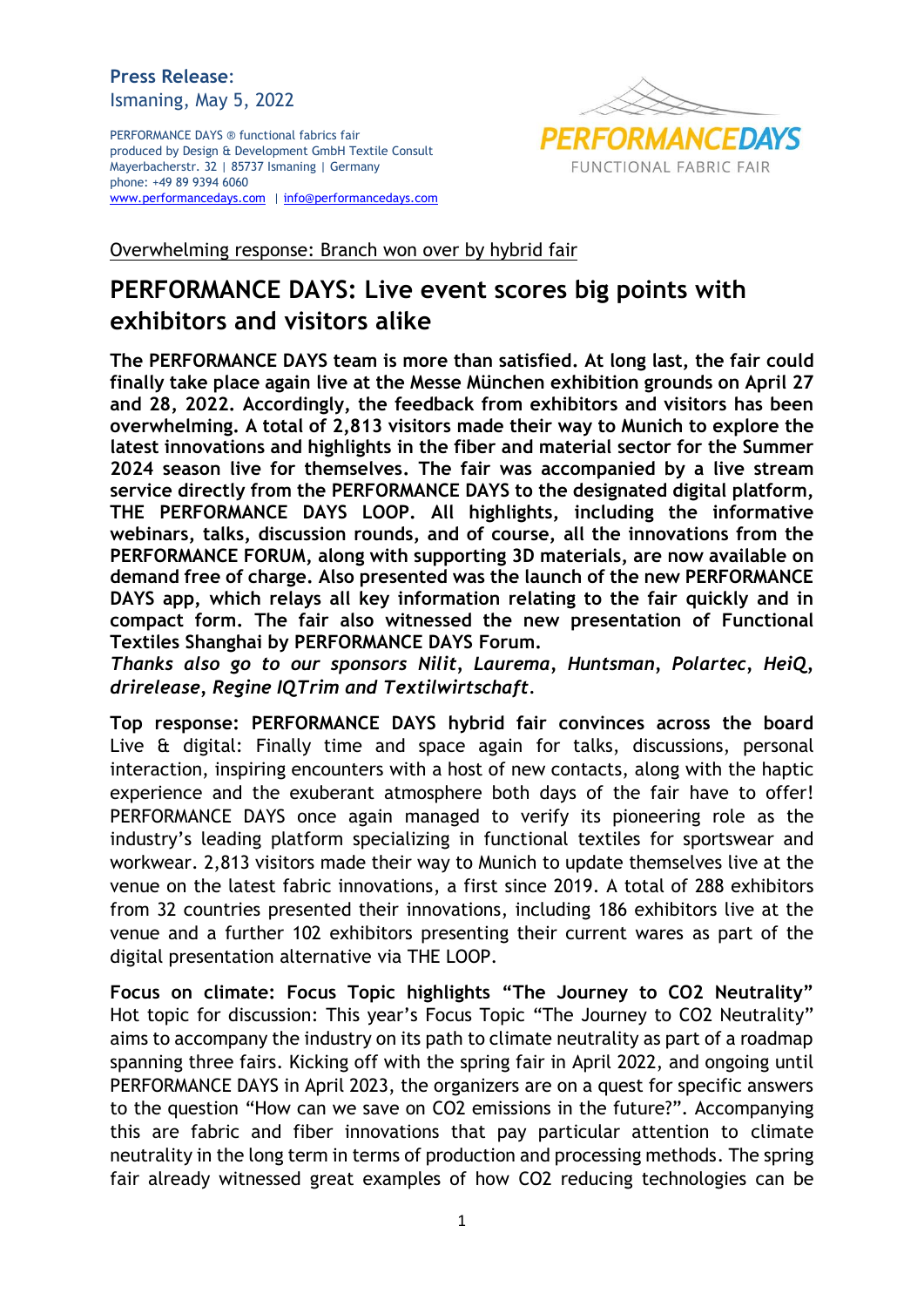## **Press Release**: Ismaning, May 5, 2022

PERFORMANCE DAYS ® functional fabrics fair produced by Design & Development GmbH Textile Consult Mayerbacherstr. 32 | 85737 Ismaning | Germany phone: +49 89 9394 6060 [www.performancedays.com](http://www.performancedays.com/) [| info@performancedays.com](mailto:info@performancedays.com)



implemented in the fiber sector to lower a fabric's CO2 footprint. News, updates and information will continue to be available online throughout the year as part of the digital sourcing platform THE PERFORMANCE DAYS LOOP. *Thanks also to ClimatePartner and HIGG for supporting the Focus Topic as partners.*

**Informative & innovative: Informative and inspirational Expert Talks** There was yet again much praise for the exciting Expert Talks Program. Visitors could choose from a total of 16 talks as part of the PERFORMANCE DAYS. These included a few evergreens such as the Fabric Talk with Alexa Dehmel, the Trend Talk with Nora Kühner, as well as stimulating discussion rounds and talks from experts on this year's Focus Topic. How can a reduction in carbon consumption be implemented? Can hemp contribute in lowering our global carbon footprint? How can we limit the loss of fibers in textile manufacturing and in washing processes? All Expert Talks are now available online and accessible via THE LOOP.

## **ECO PERFORMANCE & PERFORMANCE AWARD: PERFORMANCE FORUM with two winners**

The jury of this year's PERFORMANCE FORUM once again boasted the support of topclass participants, among them textile specialist Charles Ross and Eva Gruber, Senior Material Developer at Mammut. Two awards were presented for outstanding fabrics – which witnessed Spring 2024 honoring the PERFORMANCE AWARD WINNER, with the prize going to Taiwan Axroma Technical Textile Co., and also the ECO PERFORMANCE AWARD WINNER, presented to Brookwood Companies Inc.. In light of the new Focus Topic, three sustainable icons were added to the Performance Codes: carbonreduced, carbon-neutral and natural fibers. In total, more than 17,000 material innovations can be viewed online in the Marketplace, with 9,101 free samples ordered last season. It's well worth taking a look at!

PERFORMANCE DAYS' founder Marco Weichert is delighted with the first live fair since 2019: *"We are overwhelmed by the positive feedback and the response we've received from exhibitors and visitors alike! This clearly shows how important a physical get-together is for our industry. The personal interexchange with each other, along with the haptic experience itself remain irreplaceably "state of the art" – and in combination with our digital platform* THE LOOP, we are ideally positioned to provide the branch with compact *and up-to-date information worldwide and around the clock all year round. We are already looking forward to the Winter Edition of PERFORMANCE DAYS, which will take place uniquely at the MOC Order Center in Munich."*